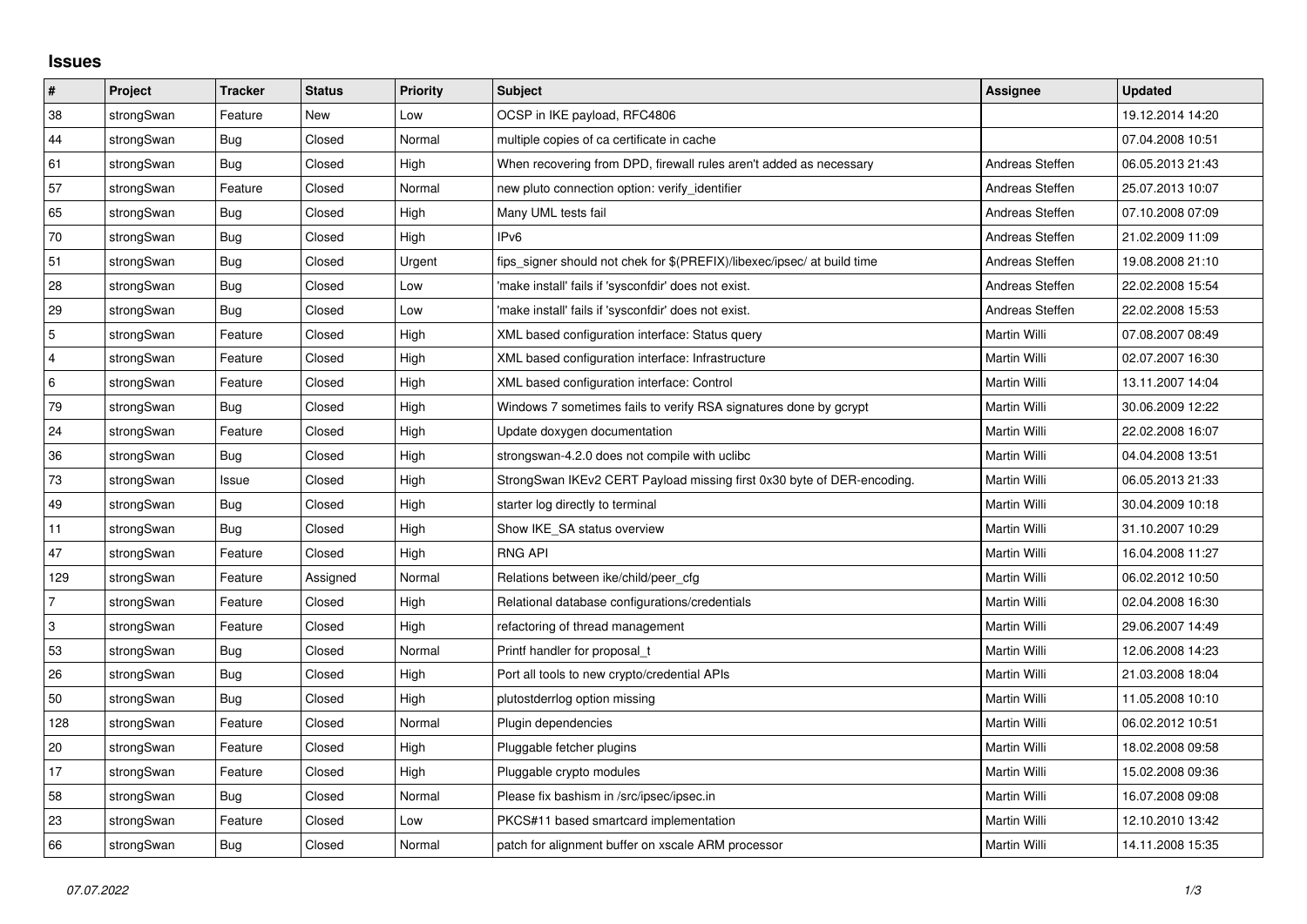| #              | Project    | <b>Tracker</b> | <b>Status</b> | <b>Priority</b> | <b>Subject</b>                                                              | <b>Assignee</b>     | <b>Updated</b>   |
|----------------|------------|----------------|---------------|-----------------|-----------------------------------------------------------------------------|---------------------|------------------|
| $\mathbf{1}$   | strongSwan | Feature        | Closed        | High            | Partial MOBIKE implementation                                               | Martin Willi        | 02.07.2007 16:14 |
| 48             | strongSwan | Feature        | Closed        | High            | Parallel trustchain verification                                            | <b>Martin Willi</b> | 16.04.2008 11:33 |
| 214            | strongSwan | Bug            | Closed        | Normal          | OS X lacks sem timedwait                                                    | Martin Willi        | 20.08.2012 17:22 |
| 22             | strongSwan | Feature        | Closed        | High            | OCSP support                                                                | Martin Willi        | 10.03.2008 18:41 |
| 56             | strongSwan | Bug            | Closed        | High            | New interface for EAP-SIM backend                                           | Martin Willi        | 24.10.2008 10:23 |
| 40             | strongSwan | Feature        | Closed        | High            | NetworkManager support                                                      | Martin Willi        | 22.08.2008 12:54 |
| 64             | strongSwan | Bug            | Closed        | High            | MOBIKE with changed NAT mappings                                            | Martin Willi        | 08.10.2008 14:21 |
| $\overline{8}$ | strongSwan | Bug            | Closed        | Urgent          | MOBIKE selects disappearing IPv6 address                                    | Martin Willi        | 05.07.2007 09:03 |
| 43             | strongSwan | Bug            | Closed        | High            | missing certificate_identity in SQL database causes segfault                | Martin Willi        | 07.04.2008 10:08 |
| 18             | strongSwan | Feature        | Closed        | High            | Merge EAP-AKA module into trunk                                             | <b>Martin Willi</b> | 13.12.2007 09:47 |
| 68             | strongSwan | Issue          | Closed        | Normal          | ipsec pool - unknown IPSec command                                          | Martin Willi        | 06.05.2013 21:35 |
| 78             | strongSwan | Feature        | Closed        | Normal          | Integrity tester for libstrongswan and all plugins.                         | Martin Willi        | 27.06.2009 16:19 |
| 14             | strongSwan | Feature        | Closed        | High            | Initiate/Terminate IKE_SAs                                                  | <b>Martin Willi</b> | 13.11.2007 14:04 |
| 19             | strongSwan | Feature        | Closed        | High            | Include EAP-MD5 into trunk                                                  | Martin Willi        | 13.12.2007 09:48 |
| 71             | strongSwan | Bug            | Closed        | High            | Improved Acquire handling                                                   | <b>Martin Willi</b> | 20.05.2009 11:54 |
| 55             | strongSwan | <b>Bug</b>     | Closed        | High            | Implement SHA512/384/256 HMAC with proper truncation in kernel              | Martin Willi        | 03.12.2009 11:41 |
| 15             | strongSwan | Feature        | Closed        | High            | Implement rauthentication using RFC4478                                     | <b>Martin Willi</b> | 30.11.2007 14:55 |
| 60             | strongSwan | Feature        | Closed        | High            | Implement draft-sheffer-ikev2-gtc-00 with PAM password verification         | Martin Willi        | 22.08.2008 12:59 |
| 67             | strongSwan | Feature        | Closed        | Normal          | Implement DH groups 22-24                                                   | Martin Willi        | 19.04.2010 14:51 |
| 13             | strongSwan | Feature        | Closed        | High            | Implement a modular credential framework                                    | <b>Martin Willi</b> | 15.02.2008 09:36 |
| 32             | strongSwan | Bug            | Closed        | High            | ikev2/rw-no-idr scenario fails                                              | Martin Willi        | 19.03.2008 11:13 |
| 31             | strongSwan | <b>Bug</b>     | Closed        | High            | ikev2/rw-eap-aka-rsa scenario fails                                         | Martin Willi        | 19.03.2008 15:25 |
| 35             | strongSwan | Bug            | Closed        | High            | ikev2/ocsp-no-signer-cert scenario segfaults                                | Martin Willi        | 02.04.2008 09:45 |
| 34             | strongSwan | Bug            | Closed        | High            | ikev2/multi-level-ca-loop segfaults                                         | Martin Willi        | 31.03.2008 09:19 |
| 33             | strongSwan | <b>Bug</b>     | Closed        | High            | ikev2/crl-revoked scenario broken                                           | Martin Willi        | 19.03.2008 19:02 |
| 62             | strongSwan | Bug            | Closed        | Normal          | ikev2 missing rekeying support not recognised                               | Martin Willi        | 14.11.2008 15:17 |
| 16             | strongSwan | Feature        | Closed        | High            | Generic plugin architecture                                                 | Martin Willi        | 15.02.2008 09:37 |
| 12             | strongSwan | <b>Bug</b>     | Closed        | Immediate       | Fix build on uClibc                                                         | Martin Willi        | 31.10.2007 10:34 |
| 45             | strongSwan | Bug            | Closed        | High            | Failure to open SQLite database crashes charon                              | Martin Willi        | 07.04.2008 09:16 |
| 54             | strongSwan | Feature        | Closed        | High            | <b>EAP-Identity Server functionality</b>                                    | Martin Willi        | 22.08.2008 12:55 |
| 46             | strongSwan | Feature        | Closed        | High            | DNS resolving for hosts in ike cfg                                          | Martin Willi        | 09.06.2008 09:34 |
| 10             | strongSwan | Bug            | Closed        | High            | distribution cannot be built because logout.cs template is missing in trunk | Martin Willi        | 18.09.2007 07:43 |
| 100            | strongSwan | Feature        | Closed        | Normal          | Derive traffic selectors from authentication process                        | Martin Willi        | 23.07.2010 16:53 |